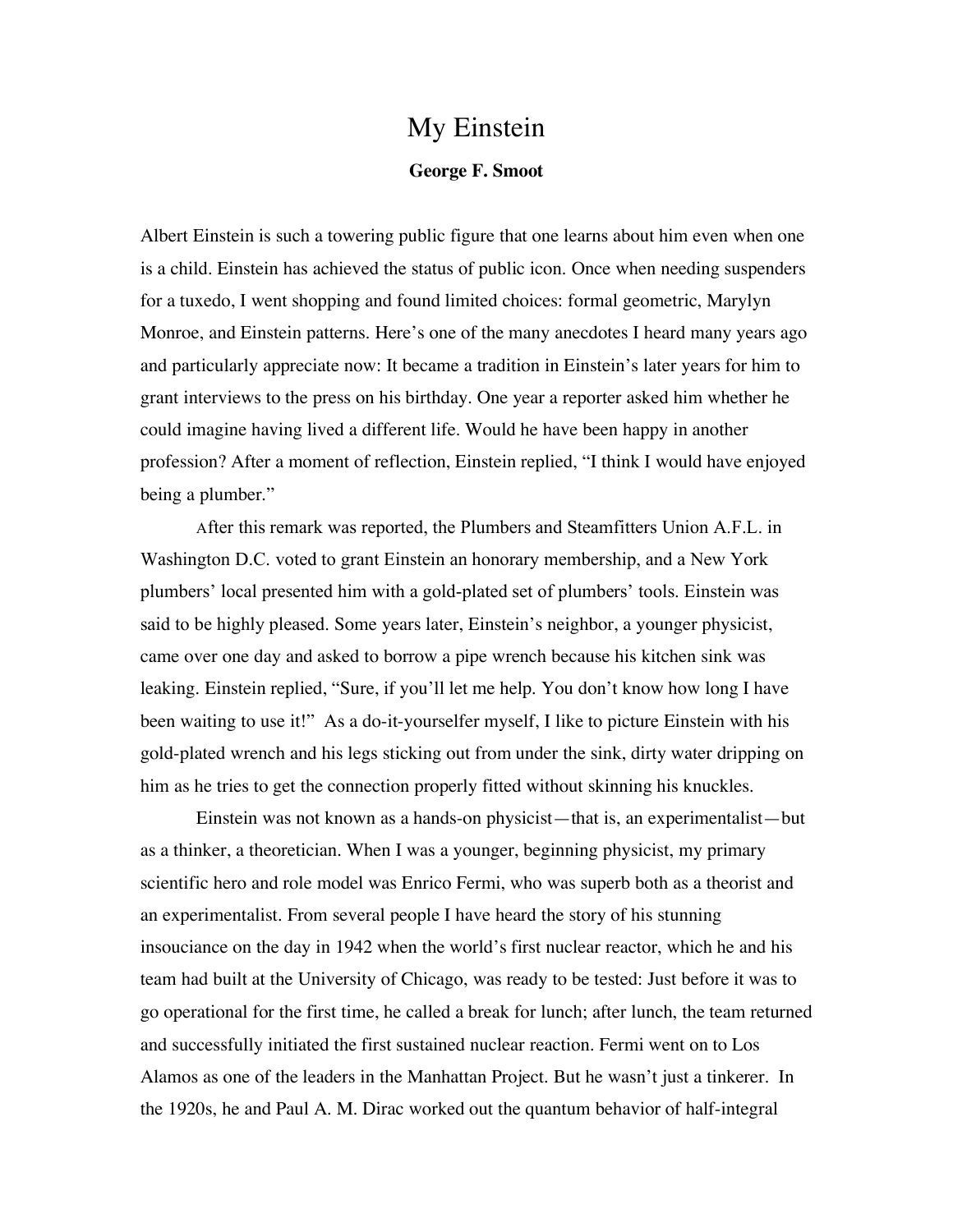spin particles. In this period Einstein developed the ideas of Satyendranath Bose to understand the statistics of integral spin particles. Fermi was nicknamed the Pope by his colleagues, because of his reputation for scientific infallibility.

In the early phase of my career, my research was influenced almost equally by the work of Fermi and of Einstein. There were times when I felt that Einstein was getting more public attention and credit than was warranted, relative to the scientific contribution of others. The press, and thus the public, will often focus on an individual, especially one who captures the imagination and seems accessible. Einstein had an attractively human side, as his plumbing aspirations indicate; perhaps on the day he confessed them to the press he was wistfully hoping for a chance to lead a normal life of independence, such as a plumber might. Fermi, outstanding in both experiment and theory but not as iconic a public figure, seemed like a better role model to me at the time, a sentiment shared by a number of my colleagues. We made much of our scientific lineage, tracing it back through our PhD advisors to Fermi, and on back to Galileo. It was through this handing down of training, technique, and scientific attitudes that we felt we had become genuine research scientists. Einstein's approach and Einstein's history seemed at odds with this idea of a scientific lineage. His image was that of the outsider, the solitary genius whose startling new ideas burst from an unexpected quarter.

Later, as science and my career advanced and changed, I found my daily life, both research and teaching, more and more directly affected by Einstein's work. Much of Fermi's theoretical efforts were absorbed into the fabric of a larger model of physics. Einstein's relativities, special and general, continue whole cloth. For many decades, most physicists have treated them as effectively sacrosanct. There were those who were disturbed by the implications and tried to modify or subvert relativity theory; they were regarded as misguided and off track. The several early experimental verifications aside, the theories' beauty and intrinsic symmetry alone seemed a powerful indication of their correctness. Ultimately, in physics, observation and experiment are the final arbiter, and in the last decade there has been a shifting of attitude toward general relativity and a growing acceptance of the idea that it will eventually be supplanted by a more advanced theory, much as Einstein's relativity theories supplanted Newtonian physics.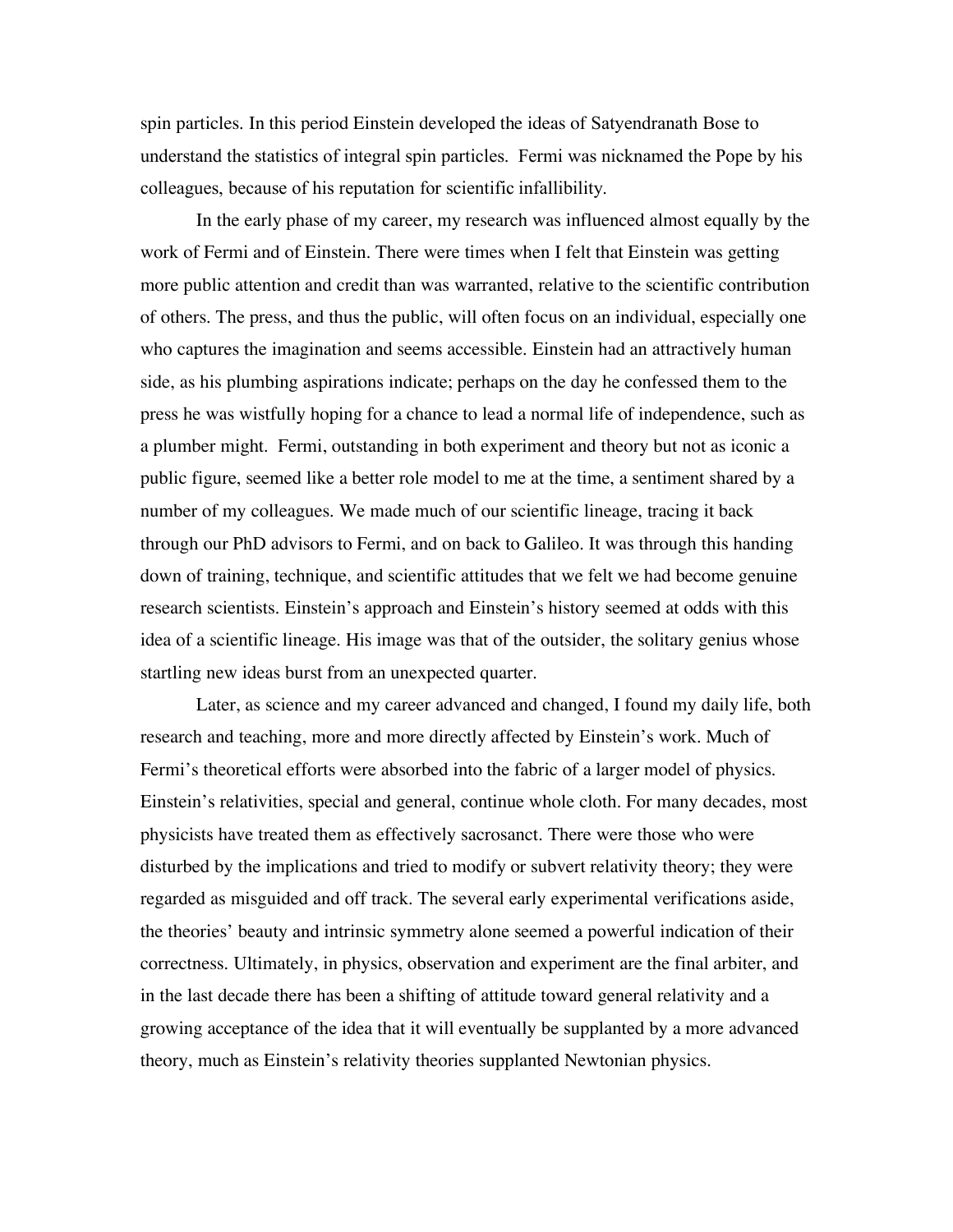When you are young, you want to learn the work and theory that has preceded you, and then you want to go beyond. As you get older and have done research and taught for a while, you develop an interest in understanding the thought processes of your predecessors in physics and the trial and error aspects of their work. You see that rarely does an idea or result leap full-blown from the mind, like Venus rising from the sea. Much more often there are starts and stops, blind alleys, and a lot of plain, dull work before things emerge or the epiphany occurs. There is prolonged labor before the actual birth. I have often wondered what special abilities and circumstances led Einstein to his breakthroughs in the miracle year of 1905. When I taught special relativity to my physics students at Berkeley, I tended, like many of my colleagues, to follow the well-worn path: first, the Michelson-Morley experiment ("The most important thing that ever happened in Cleveland"), with its null result on the motion of the Earth through the so-called luminerifous ether (thought to be the medium carrying light waves) and their demonstration that the speed of light is constant. Then the hypothesis put forth by George Fitzgerald, to account for this result, that lengths contract in the direction of motion, an idea picked up by Hendrik Lorentz, who produced the formulas that connect space and time in one frame of reference to another moving at a velocity. Then Einstein's revelation of a whole new perspective through the transformations we call special relativity. This made a nice logical and pedagogical chain and helped students to understand and accept special relativity as grounded in experiment. The flaw in this beautiful account was that Einstein had often denied knowing about the work of A. A. Michelson and Edward Morley; his ideas came from thinking about what it would be like to ride along on a beam of light. It would seem that we were misleading the students to the right conclusions.

This discrepancy disturbed me, and years ago I searched out an obscure report of an interview with Einstein in Japan, in which he remarked that he had indeed heard of the Michelson-Morley result *before* 1905. Why was this remark buried beneath his other widely-covered comments that he had come to special relativity by what appeared to be pure thought. Einstein certainly did know of Lorentz's work and by implication that of Michelson and Morely.

Einstein's relativities do both appear to have come in large part from thought and aesthetic considerations, though much of his other work is an interpretation of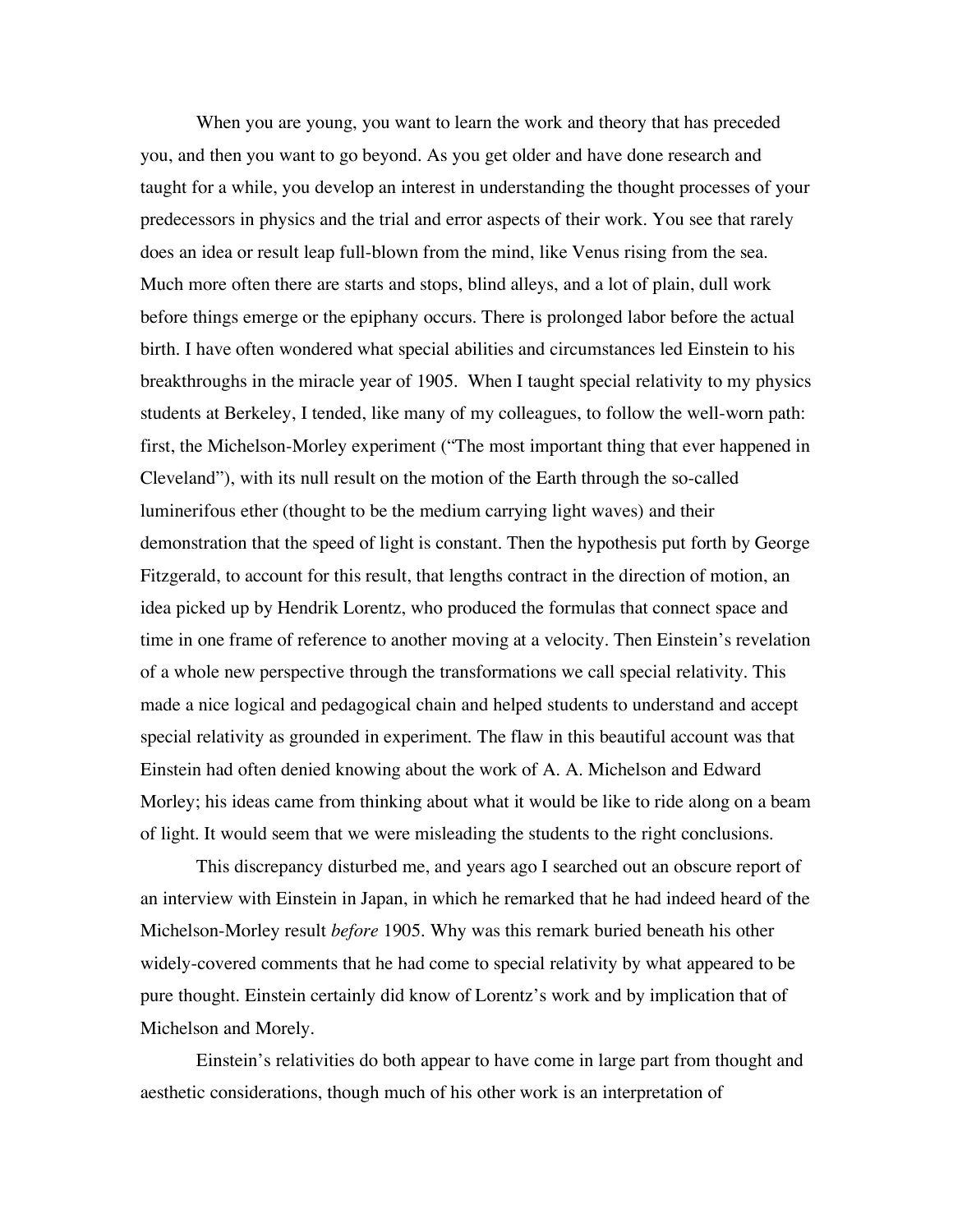observation—e.g., the photoelectric effect, atomic and molecular sizes, Brownian motion. This reliance on thought alone seemed to me, increasingly, to be setting a bad role model for budding physicists, especially for aspiring theorists who all seemed to want to be the next Einstein. Of course I might have been biased because almost all of my own work was experimental and observational and it was my firm belief that the integrity and power of science came from probing nature and not from divine insight. This was the experimentalist's canon, capital letters and all:

- 1) Discover an Important Effect or New Thing never before thought of
- 2) Disprove an Important Theory to show that new science is needed
- 3) Confirm a Great New Theory
- 4) Disprove a competitor's experimental results**—**or**—**
- 5) At least Confirm a competitor's experimental results

While it is easy to see the personal-reward priority in the list, all of these items are valuable and essential to the progress of science—indeed, are the only way to keep the system self-correcting. Appealing to the beauty and purity of a thought to judge the correctness of science is not at all as robust a path to a correct theory. Einstein himself provides a couple of examples of this lack of robustness:

1) The cosmological constant, which he famously referred to as "my greatest blunder." He added it to his general**-**relativity equations in order to produce a static universe. At the time, the universe was presumed to be static, but a decade later Edwin Hubble showed that it was expanding. The cosmological constant was seen to be unnecessary (although it has lately been invoked to accommodate what appears to be an accelerated expansion—*plus ça change, plus c'est la meme chose*).

2) In a letter to Max Born (4 December 1926), Einstein made his famous statement that "Quantum mechanics is very impressive. But an inner voice tells me that it is not yet the real thing. The theory produces a good deal but hardly brings us closer to the secret of the Old One. I am at all events convinced that He does not play dice." Quantum mechanics continues to be validated by experiment.

3) The role of *der Alte* is summed up in another pair of quotes: "When the solution is simple, God is answering." And a comment after Arthur Eddington's eclipse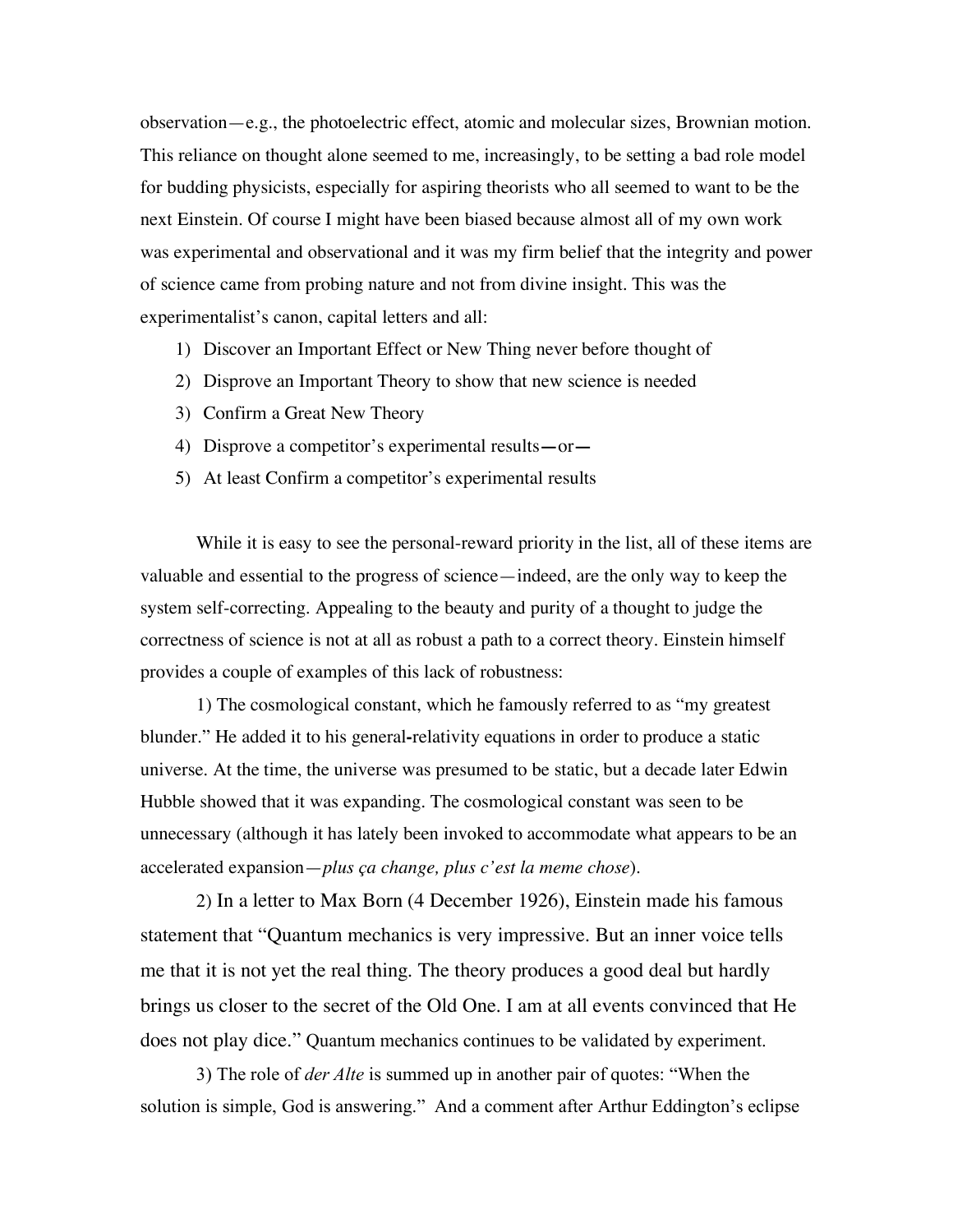expedition confirmed the (corrected) prediction of general relativity, to the effect that Einstein would feel sorry for God if the confirmation had not been made, because "the theory is correct."

But aesthetic arguments, while useful as development tools especially when there are no observations to guide the effort, made me uneasy—seemed a throwback to Greek reasoning about the celestial spheres. More recently, I came to realize that Einstein built special relativity not from pure thought alone but firmly based upon a great deal of physical observation and codifying theory. In particular, electromagnetism and the theory of light via James Clerk Maxwell's equations. Surely Einstein was aware of Lorentz's work, but was coming from the Maxwell side, not the Michelson-Morley results. Einstein was reducing these ideas down to two essential postulates added onto the existing physics: (1) The speed of light is definite and independent of the speed of the source or of the observer, and (2) the laws of physics are the same in every inertial frame. From these two postulates and thought-experiments, one can derive all the consequences of special relativity, including the Lorentz transformations, time dilation, length contraction, loss of simultaneity,  $E=mc^2$ , and the lot! Structured in this way, special relativity is a theory of great beauty and one with surprisingly great implications.

It was the reinterpretation of special relativity in 1907 by the mathematician Hermann Minkowski that made its calculations straightforward and helped us realize that we live in four dimensions, three of space and one of time, known colloquially as the spacetime continuum. This is the starting point for an understanding of general relativity.

In the spring of 2003, while I was teaching a course on Relativity, I was contacted by Peter Minkowski, Hermann's nephew, who informed me that I would be the recipient of the 2003 Einstein Medal, to be awarded in Berne in June by the Einstein Society. I was greatly honored; such a named medal is instantly recognized and the previous winners**—**Stephen Hawking, Ed Witten, and John Wheeler among them**—**were illustrious. It was all the better that the medal would be awarded in Berne, where Einstein was living when he published his famous 1905 suite of papers. I was then teaching a senior course in relativity and enjoying it more than usual**,** since I was paying extra attention to the background of Einstein. The chance to see Berne and to think about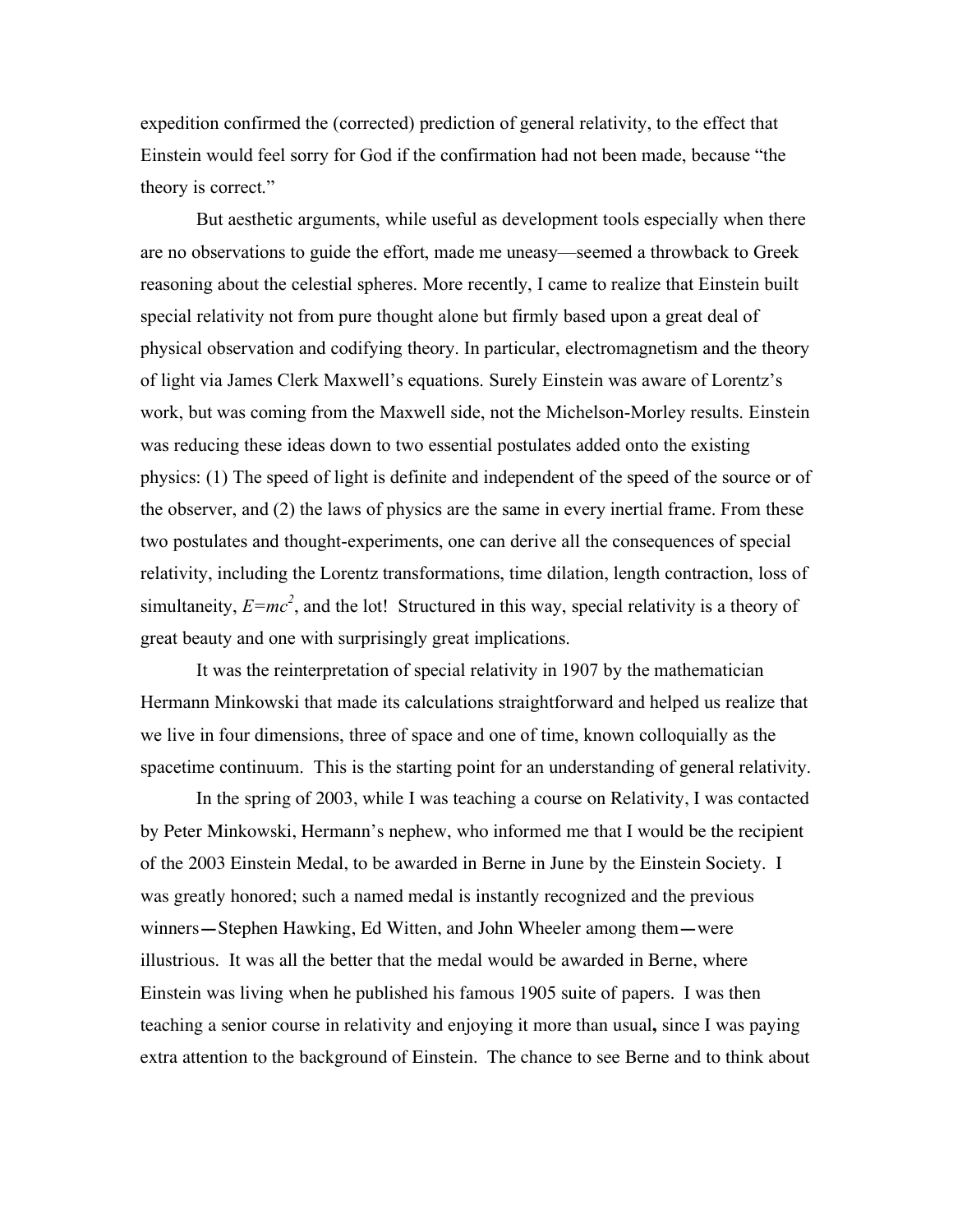how Einstein lived his daily life during the time he was so productive and innovative was exciting to me.

A high point was a private visit to the Einstein Haus at 49 Kremgasse in the center of the city, on a main street, one floor above a restaurant that spills out onto the sidewalk—the apartment where Einstein lived from 1903 through 1905, when he was developing and publishing those five remarkable papers. I was also given a folio of precise reprints of them. Though the ceremony, the talks at the University of Berne, and the dinner were all wonderful, being in Einstein's home and seeing pictures of his family and associates and material about what was going on in physics at the time had the greatest emotional effect on me—an effect heightened by being allowed to roam through the apartment alone, which is maintained and being restored by the Einstein Society. The apartment seemed a very nice one for a struggling young man with a wife (Mileva Maric) and a new baby (Hans Albert was born in May 1904), though the family did have to share a bathroom with a family in an adjoining apartment. The overall apartment was cosy with a nice fireplace, hardwood floors and many architectural details. The living room has two large windows with a good view of the old street below, flower boxes, and which let in a lot of light. The living room also has high ceilings, formal wall paper and plenty of room and comfort for his friends and colleagues who gathered there. Einstein, who had hoped for a position at the university, first supported himself and Mileva by a temporary position as a mathematics teacher at the Technical High School in Winterthur. Another temporary position teaching in a private school in Schaffhausen followed. In 1902 Einstein obtained a job as a patent clerk in Bern that provided stability and allowed them to have the apartment. Einstein was appointed as a technical expert third class. Einstein worked in the Berne patent office from 1902 to 1909, holding a temporary post when he was first appointed, but by 1904 the position was made permanent and in 1906 he was promoted to technical expert second class. While in the Berne patent office he completed an astonishing range of theoretical physics publications, written in his spare time without the benefit of close contact with scientific literature or many colleagues. He must have had a burning desire to do physics, what with the distractions of the job and family and the need to finish his PhD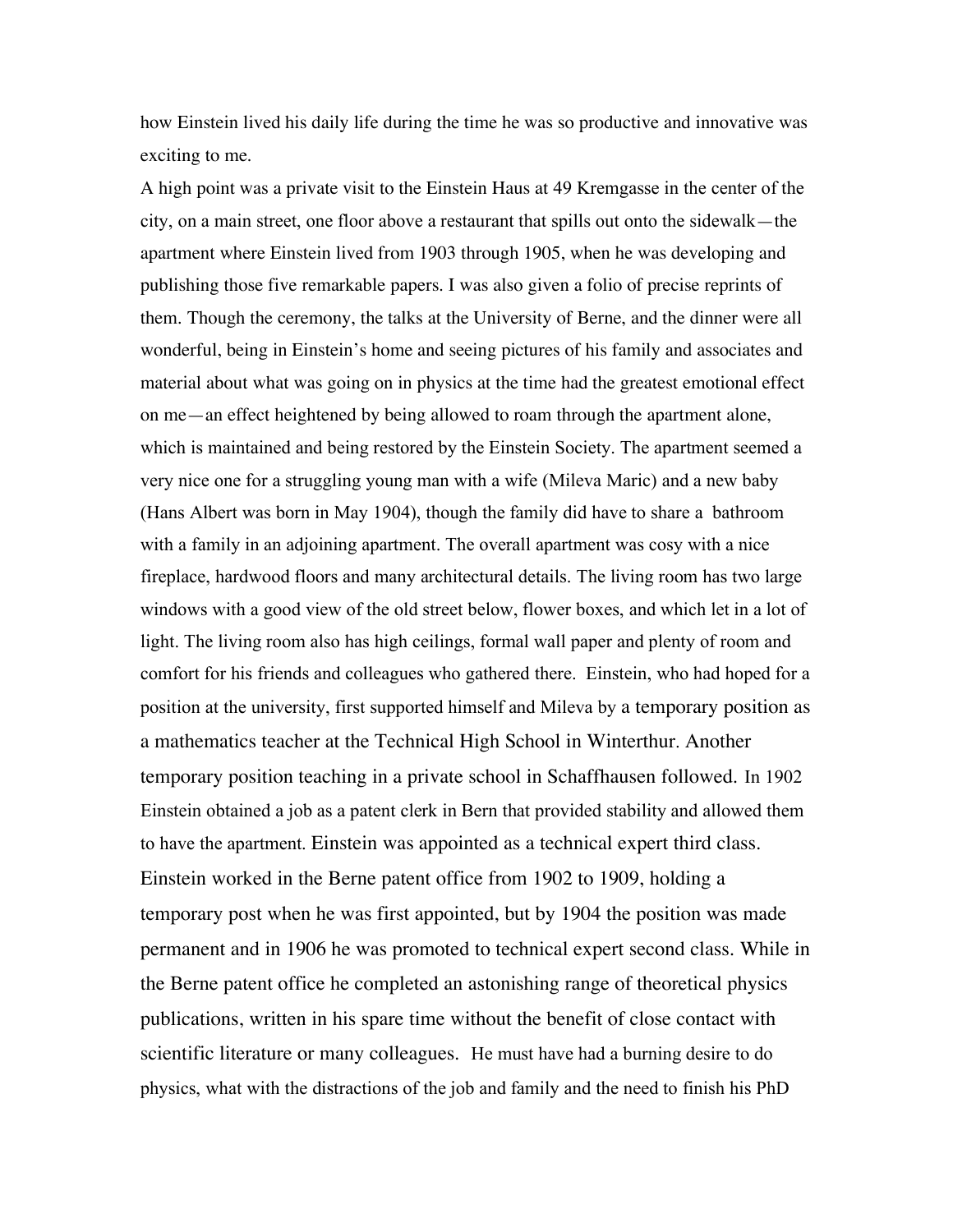thesis. Yet he managed to meet regularly to talk physics with his friends and he found the time to write his papers.

I spent some time going around the city, which is little changed since Einstein's day, taking in the shops and cafes, walking to the University, enjoying Berne, and imagining what Einstein's life might have been like. How and how much did his surroundings affect him? Where and how did he get and develop his ideas? Was it the quiet time in the patent office or the conversations with his friends, going to talks at the University, doodling on napkins at a café? Did the pace of life and the intellectual exposure with time to think make it possible? On the weekend, I took a train from Berne to the Alps and hiked above the Lauterbrunnen valley, across from the Jungfrau, as I guessed Einstein might have done. I wondered if the beauty of nature and the physical monotony of walking had freed his mind to new ways of looking at old things. I found that I was distracted much of the time. But if you prepare yourself well, with what is known to be valid, perhaps Einstein was right—careful thought is the way to new understanding.

Beginning in 1905, Einstein achieved what no one since has equaled: a decadelong run at the cutting edge of physics. We celebrate this, a century later. I proudly wear my Einstein suspenders.

**GEORGE SMOOT** received his Ph.D. in physics from M.I.T. in 1970 and was a postdoctoral researcher there before moving in 1971 to the University of California at Berkeley in 1971. His group at Lawrence Berkeley National Laboratory conducts experiments observing our galaxy and the cosmic background radiation, a remnant of the fiery beginning of the universe. Projects include ground-based radio-telescope observations, balloon-borne instrumentation, and satellite experiments. The most famous of these is COBE (the NASA Cosmic Background Explorer satellite), which has shown that the cosmic background radiation intensity has a wavelength dependence precisely that of a perfectly absorbing body, indicating that it is the relic radiation from the Big Bang. Smoot's honors include, besides the Medal of the Einstein Society, NASA's Medal for Exceptional Science Achievement, the Kilby Award for his contributions to science